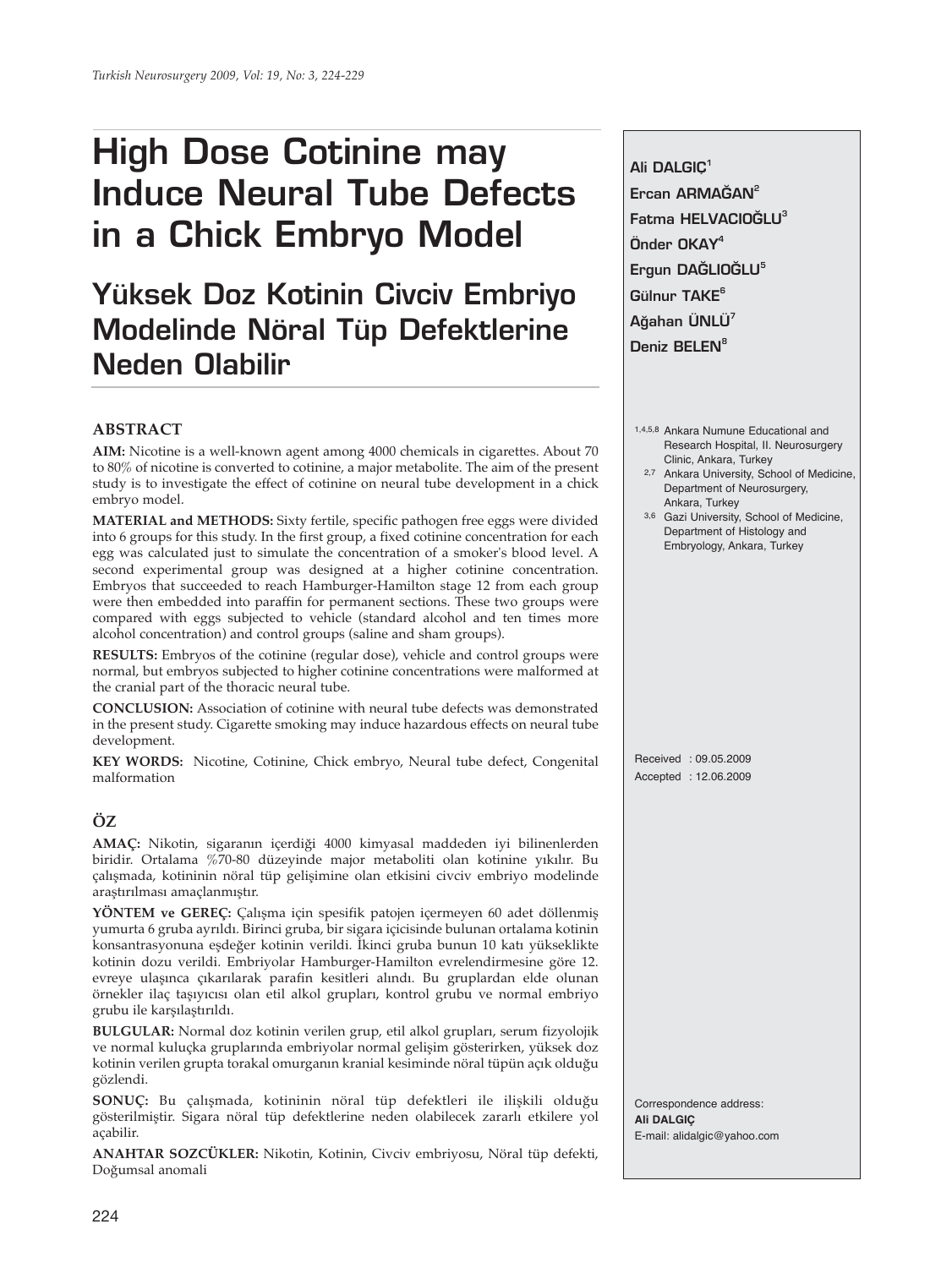#### **INTRODUCTION**

Cigarette smoke contains over 4,000 chemicals, some of which are well-characterized toxicants and carcinogens (6). Nicotine, tar, nitric oxide, carbon monoxide and aromatic amines, such as the carcinogens o-toluidine, 2-naphthylamine, and 4 aminobiphenyl are well-known chemicals in tobacco. Seventy to 80% of nicotine is converted to cotinine, which is present in smokers' blood at much higher concentrations than that of nicotine (12). Blood concentration of cotinine is about 250 to 900 ng/ml in cigarette smokers (3,9). The half-life of cotinine is about 18 to 24 hours, making it a more reliable marker of recent nicotine exposure (12).

Several human studies also suggest that maternal cigarette smoking increases the risk of neural tube defects in offspring (4,21). In a recent study in Norway, the authors correlated the risk of small-forgestational-age at birth with nicotine concentration in hair of nonsmoking mothers and found an odd ratio equal to 3.4, indicating that maternal passive smoking was strongly associated with small-forgestational-age at birth (17). Similar findings were also reported by Rabagliato, Ellard and Roquer et al. in offspring studies of smokers (5,18,19). The chemicals in cigarette smoke were shown to induce the developmental neural tube defects such as exencephaly (i.e., cadmium), embryonic apoptosis in mice and malformations (i.e., nicotine) and disruption in the neural tube of chick embryos (i.e., carbon monoxide) (1,2,8,22,25,27)

The aim of this report is to determine whether cotinine, a major metabolite of nicotine, induce adverse effects on the development of the neural tube in an early chick embryo model by light microscopic studies.

#### **MATERIALS and METHODS**

*Chick embryos:* Fertile, specific pathogen free eggs of the domestic fowl (Atabey®, Gallus gallus, Poultry Research Institute, Ankara, Turkey) were selected for the present study. The eggs were incubated at 37.5ºC and 75% relative humidity until the embryos reached stage eight of development according to Hamburger and Hamilton (11). At this stage, the eggs were divided into six groups that consisted of 10 eggs per group: Eggs in group 1 and 2 were injected with 10  $\mu$ L of drug, however the concentration of cotinine was  $1 \mu g/L$  for group 1 and 10  $\mu$ g/L for group 2. Group 3 and 4 were injected with 10  $\mu$ L amounts of vehicle (ethyl alcohol only, the concentration of alcohol was 0.4 mg/dL for group 3 and 4 mg/dL for group 4 at fixed injected volumes). Eggs in group 5 were injected with the same volume of physiological saline (10  $\mu$ L) and eggs reserved for group 6 were not subjected to any injection and termed as sham group.

*Dosage of cotinine:* The blood cotinine level of a regular smoker is 250 to 900 ng/ml. An equivalent dose for a chick embryo is calculated according to the weight of the egg. The equivalent dose for this blood level of cotinine (Cotinine 98%: (C10 H12 N2O) Sigma – Aldrich Company code: C5923, St.Louis, Missouri, USA) was calculated to be  $1 \mu g/L$ per egg. The stock solution was prepared to dissolve cotinine in ethyl alcohol and then the calculated dose of cotinine was diluted in 10  $\mu$ L of physiological saline (0.9% NaCl) for group 1. For the high dose (ten times) cotinine group (group 2), 10  $\mu$ g/L of cotinine was injected in the same volume of physiological saline.

*Method of injection:* At the eighth stage of development, the eggs were washed with 70% alcohol and properly labeled on the outer shell. A hole was made on the blunt pole of the eggs with a sharp and thick needle under laminar flow. Using a sterile Hamburger® syringe, 10 μL of fluid was injected from the blunt end under the embryonic disc. The holes were sealed with paraffin. The eggs were then placed in an incubator.

*Embryo collection:* The eggs were opened at 50 hours of incubation. They were cracked open and the outer shell was chipped out to create a wide opening for visualization of the embryo. The viability of the embryos was assessed by the heart beat. The embryos were transferred to a petri dish by careful dissection among the allantoic stalk and other embryonic structures. All the embryos were fixed with 10% formalin and stained with hematoxylineosin and examined under stereomicroscope to assess any gross developmental abnormalities. Then, embryos that passed Hamburger Hamilton stage 12 were embedded into paraffin. Sections of five micron thickness were prepared and stained with hematoxylin–eosin for light microscopic examination. Slides were examined with Leica DM 4000 (Germany) photo-light microscopy.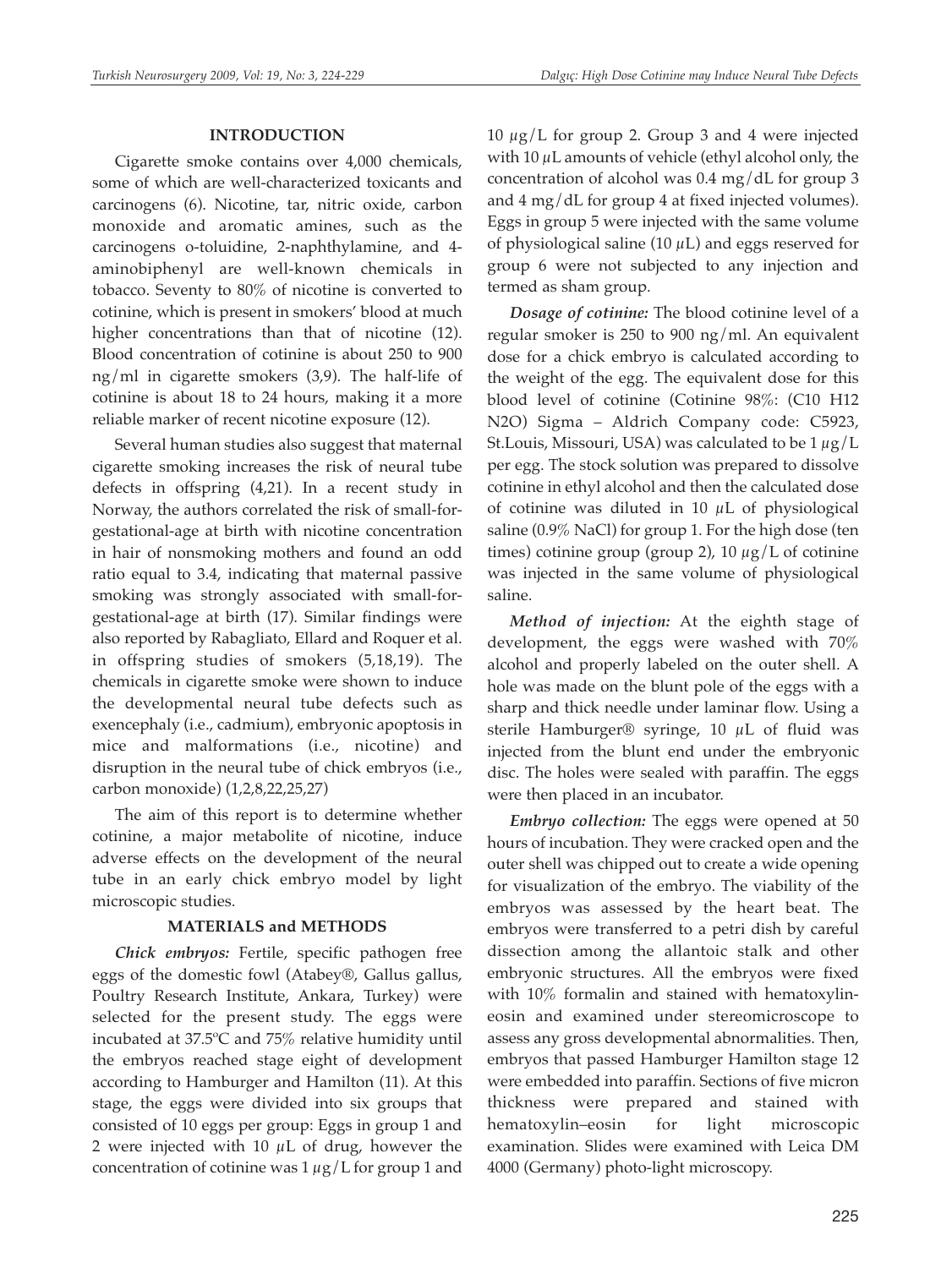#### **RESULTS**

At the time of injection, each embryo should have at least four pairs of somite, neural folds of the future midbrain and a portion of the hindbrain, which signifies the criteria of a healthy egg and normal biological development.

After 22 hours of post-injection incubation, 3/60 (5%) of the embryos showed insufficient development. Nine embryos of the group 1 (injected with regular dose of cotinine), 9/10 embryos of group 3 (injected with basic dose ethyl alcohol), all of the embryos of the group 4 (injected with high dose ethyl alcohol), also all embryos of group 5 (injected with physiological saline 0.9% NaCl) and 9/10 embryos of group 6 (only incubated eggs) fulfilled the characteristics of Stage 12 development, however, only 6 embryos of group 2 (injected with high dose of cotinine) reached stage 12. Several characteristics of this stage are: head turning to left side; anterior neuropore closure, identifiable telencephalon; primary optic vesicles and well established optic stalk; auditory pit deep but wide open; slightly S-shaped heart; and head-fold amnion covering the entire forebrain region (11).

In groups 1,3,4,5 and 6, the neural tube was closed in all the embryos that reached Stage 12. However, 4/10 (40%) embryos in group two that reached Stage 12 were malformed (Table I). In these malformed embryos, mesenchyme and development of the organ systems was appropriate for their stage and the rostral part of the neural tube did not differ significantly from other normal embryos. However, the caudal part of the neural tube that corresponds to the thoracic regions of the embryos was defective (Figure 1).

In groups 1,3,4,5 and 6, transverse sections through the spinal cords at the thoracic level showed neural folds in contact with each other. On gross



*Figure 1: Morphological examination shows open neural tube (arrows).*

examination, neural tube, superficial ectoderm, notochord and dorsal aorta were prominent in embryos that were not subjected to any experimental procedure. A distinct basal membrane was detected on the dorsal site of the neural tube and this was termed as a marker of complete separation from superficial ectoderm. The notochord was prominent on the transverse sections of the ventral side of neural tube (Figure 2) whereas much of the embryos in group 2 had an open neural tube. The defects were such that the neural folds showed no signs of contact over the neuroepithelium. In the high dose cotinine group, cells demonstrated degenerative findings with pycnotic nuclei and edematous cytoplasm were

**Table I:** Table demonstrates distribution of the six experimental groups and coincidence of neural tube defects with group 2. Groups 1,3,4,5,6 were associated with normal development except for three undeveloped embryos from each of the group 1,3 and 6.

|                    | Experimental groups (Cotinine) |                | Vehicle groups (ethyl alcohol) |                | Control       | Incubation |
|--------------------|--------------------------------|----------------|--------------------------------|----------------|---------------|------------|
|                    | Regular                        | Higher $(x10)$ | Regular                        | Higher $(x10)$ | (saline only) | only       |
| Number             |                                | 10             |                                | 10             | 10            | 10         |
| Normal Development |                                |                |                                | 10             | 10            |            |
| Neural tube defect |                                |                |                                |                |               |            |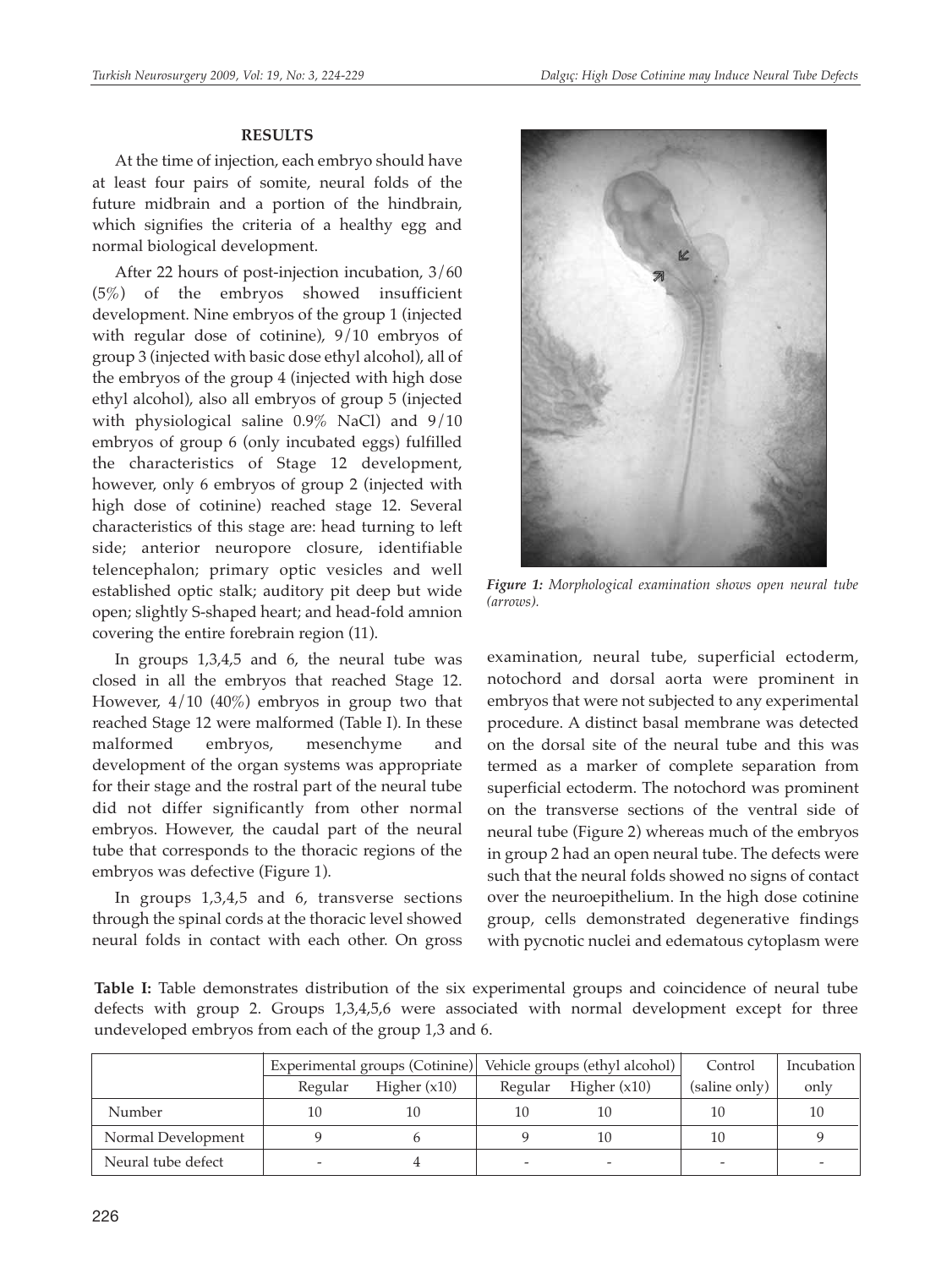

*Figure 2: Neural tube was entirely closed and normal in appearance in regular dose cotinine group. On histopathological transverse plane sections, neural tube was visible on ventral side of superficial ectoderm with an isolated circular appearance which is almost identical to control group. (A): aorta, (N): Notocord with normal tubular structure in ventral side of neural tube, (*✱*): Neural tube lumen with normal structure (Hematoxylin-Eosin X400).*

prominent on superficial ectoderm and cells of neural ectoderm expected to form the neural tube. Intercellular edema was prominent in cells belonging to the neural fold (Figure 3). The neural tube was not totally closed, particularly at the cranial ending. The superficial ectoderm was also visualized in several regions that would form the future neural tube and did not lose connection with the tube. The basal membrane of the neural tube (originated from superficial ectoderm) was prominent on histological sections but new basal membrane was not visualized on dorsal side of neural tube due to incomplete closure of neural tube and failure of detachment from superficial ectoderm. Clusters of cellular debris that were composed of neural crest like cells in the lumen of caudal site neural tube that was still open and marked detachments from basal membrane were visible to the ventral part of this portion of the neural tube (Figure 3). A bifid neural tube was recognized with findings of degeneration in a chick embryo belonging to same group (Figure 4).



*Figure 3: In high dose cotinine group, transverse section revealed open neural tube and cells demonstrated degenerative* findings with pycnotic nuclei) and edematous cytoplasm (**†**) *were prominent on superficial ectoderm and cells of neural ectoderm which was expected to form neural tube. Intercellular edema was prominent (*➤*), BM: Basement membrane, (*✱*): Lumen of degenerative neural tube (Hematoxylin-Eosin X400).*



**Figure 4:** A bifid neural tube (**†**) was recognized with findings *of degeneration in a chick embryo belonging to higher dose cotinine group. (*✱*): Lumen's of bifid neural tube (Hematoxylin-Eosin X400).*

#### **DISCUSSION**

Genetic predisposition and environmental trigger factors play a major role in the etiology of neural tube defects (NTD). Although few of the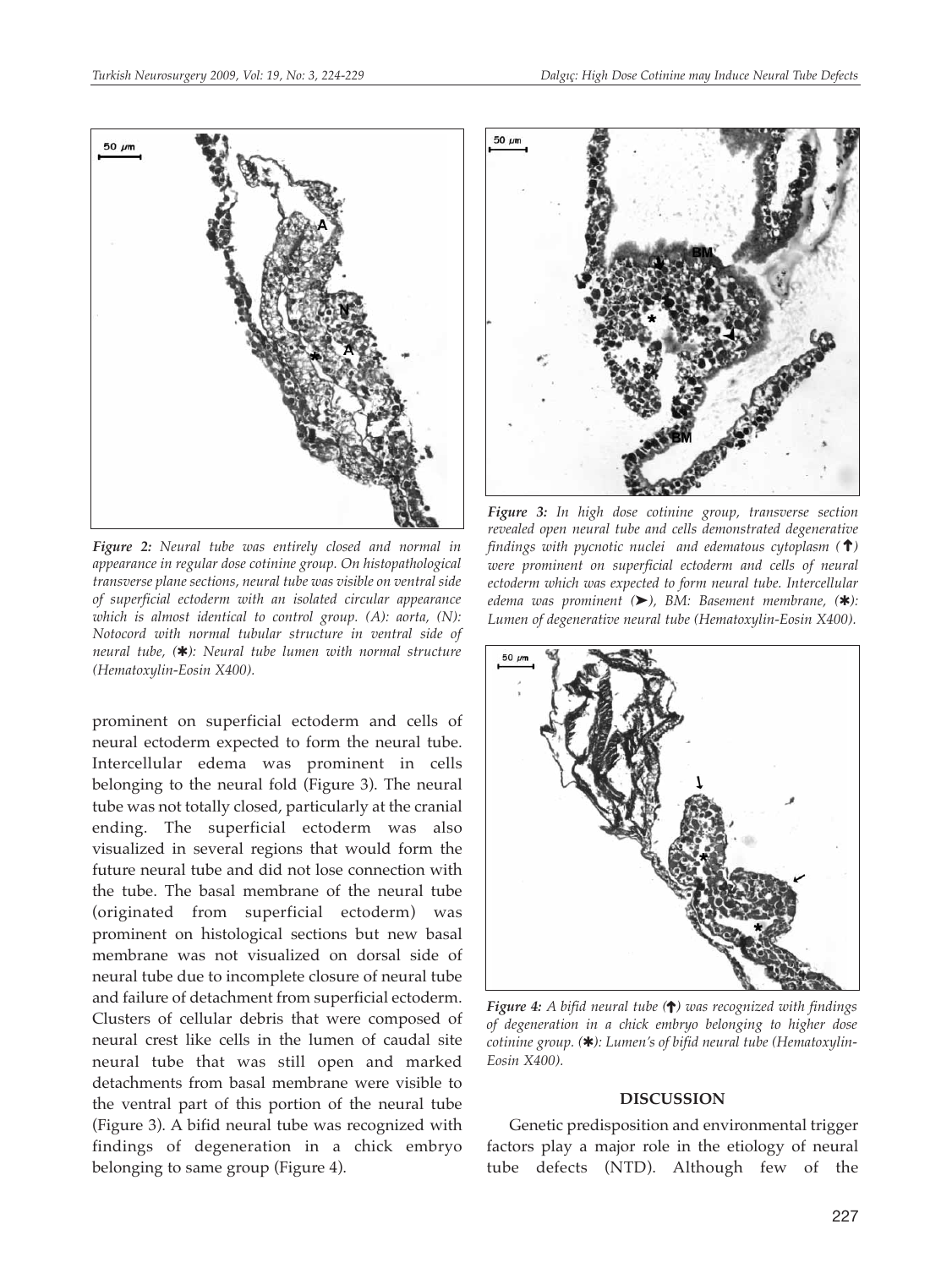environmental causes and none of the genetic factors have been identified in humans so far, numerous teratogens and nutritional deficiencies have been suggested as possible factors. Studies on the teratogenic effects of smoking have focused on possible cardiac malformations but few studies addressed central nervous system malformations such as neural tube defects (4, 15, 21). The present study demonstrated the contributory effect of cotinine at higher doses on neural tube defects in an early chick embryo model.

The early chick embryo model is an ideal model that corresponds to the first month of embryonic development in mammals and it is well suited for the investigation of chemicals on the development of embryos. Numerous chemical agents such as caffeine, phenytoin, diazepam and local anesthetics are known to cause neural tube defects in chick embryos (7, 10, 13). Stage eight embryos were generally chosen for these investigations since developing neural tissues exhibit a gradual variation on the degree of opening along its length that provides an excellent opportunity to study the effect of chemical agents on neural tube closure.

Smoking is well known to induce lung and heart diseases, probably in correlation with its adverse effects on microvasculature. Smoking may also delay wound healing due to the failure in migration of fibroblasts to the wound area and thus prevent the formation of healing (26). Cigarette smoke contains chemicals that inhibit growth, major vessel development, capillary plexus formation, and cell proliferation in the chorioallantoic membrane (CAM) of chick embryo (16). Contents of tobacco like 3-ethyl pyridine have significant effects on tissue growth compounds; in addition, pyrazine and 2 ethylpyrazine induces significant growth retardation in the CAM. On the other hand, Lee and colleagues suggested that nicotine contributed to neuroprotection due to attenuation of nitric oxide expression and arachidonic acid derivates on a spinal cord injury model (14), nevertheless studies on embryo models demonstrated significant central nervous system damage through nicotine-induced toxicity. Zhao and Reece suggested that nicotine increases calcium and influence embryonic development in a concentration-dependent manner (27). Roy et al. reported that their study results support the idea that nicotine is a neuroteratogen, particularly targeting brain development at concentrations below the threshold for dysmorphogenesis (20).

Cotinine is the principal metabolite of nicotine with an elimination half-life of 17 hours and it is eliminated over a much longer period of time when compared to nicotine (23). Cotinine has nicotine-like biological activity, but its potency is lower (24). Thus, cotinine is an acceptable prototype among tobacco alkaloids to investigate the hazardous effects of smoking on neural tube development. Although cotinine has a lower biological effectiveness when compared to nicotine, it is certainly associated with the formation of neural tube defects at the thoracolumbar region, particularly at higher doses.

In conclusion, nicotine is mainly metabolized to cotinine, which leads to open neural tube defects. Apart from nicotine or cotinine, tobacco contains more than 4,000 chemicals some of which are welldefined toxicants and carcinogens that may induce a summative effect with cotinine or initiate other central nervous system malformations.

#### **REFERENCES**

- 1. Abou-Donia MB, Khan WA, Dechkovskaia AM, Goldstein LB, Bullman SL, Abdel-Rahman A: In utero exposure to nicotine and chlorpyrifos alone, and in combination produces persistent sensorimotor deficits and Purkinje neuron loss in the cerebellum of adult offspring rats. Arch Toxicol 80: 620 – 631, 2006
- 2. Alexander PG, Tuan RS: Carbon monoxide-induced axial skeletal dysmorphogenesis in the chick embryo. Birth Defects Research Part A Clinical and Molecular Teratology 67: 219 – 230, 2003
- 3. Benowitz NL, Hall SM, Herning RI, Jacob P 3rd, Jones RT, Osman AL: Smokers of low-yield cigarettes do not consume less nicotine. N Engl J Med 309: 139 – 142, 1983
- 4. Christianson RE: The relationship between maternal smoking and the incidence of congenital anomalies. Am J Epidemiol 112: 684–695, 1980
- 5. Ellard GA, Johnstone FD, Prescott RJ, Ji-Xian W, Jian-Hua M: Smoking during pregnancy: the dose dependent birthweight deficits. Br J Obstet Gynecol 103: 806 - 813, 1996
- 6. EPA, 1992 Environmental Protection Agency EPA Report/600/6–90/006F:Respiratory health effects of passive smoking: Lung cancer and other disorders, Washington, DC
- 7. Erdincler P, Dalgic A, Cepni I, Sanli E, Kafadar A, Tasyurekli M: The effects of high dose progesterone on neural tube development in early chick embryos. Neurol India 54: 178 – 181, 2006
- 8. Fernandez EL, Svenson C, Dencker L, Gustafson AL: Disturbing endoderm signaling to anterior neural plate of vertebrates by the teratogen cadmium. Reprod Toxicol 18: 653 – 660, 2004
- 9. Gori GB, Lynch CJ: Analytical cigarette yields as predictors of smoke bioavailability. Regul Toxicol Pharmacol 5: 314 – 326, 1985